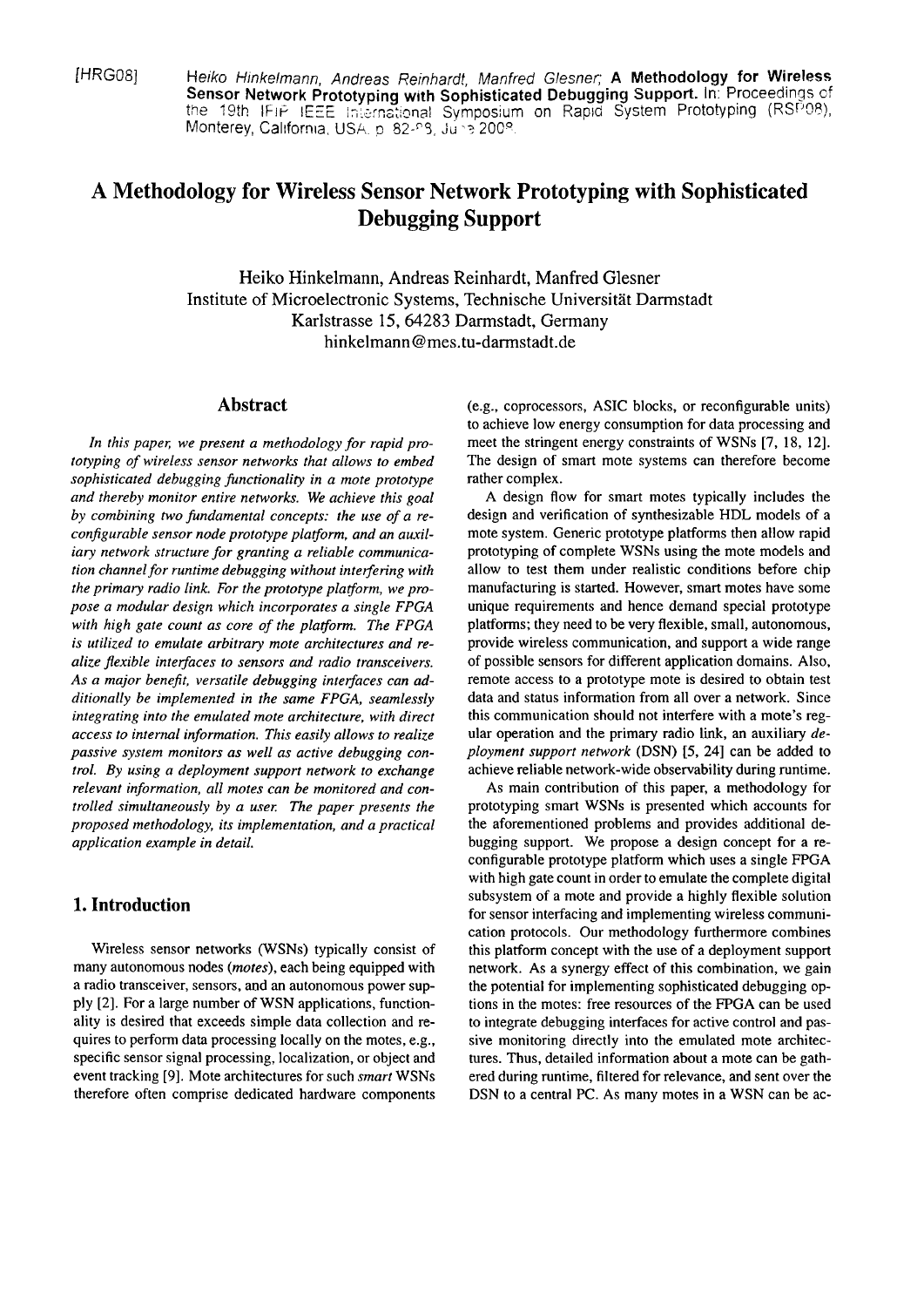cessed over the DSN simultaneously, Users are strongly assisted in monitoring and controlling complete WSNs. The proposed prototyping methodology thus not only aids hardware development of new mote architectures, but also improves software, protocol and application development.

The rest of this paper is organized as follows. Chapter 2 presents our prototyping methodology and discusses its underlying concepts. Hardware implementations of a reconfigurable prototype platform and a DSN base board will be presented in chapter **3.** A practical application example for prototyping a mote architecture is given in chapter 4 and demonstrates a complete debugging solution based on our methodology. Chapter 5 concludes the paper with a final summary and evaluation of the proposed methodology.

## **2. Methodology for WSN Prototyping**

### **2.1. Mote Prototype Design Concepts**

Our prototype platform concept envisions four separate layers for *sensing, communication, processing,* and *power*  supply [11]. Such a layered design approach has proven to be well suited for motes and has been applied similarly in [17, 16, 13]. It allows to exchange layer implementations independently of each other (e.g., to equip the platform with different sensor types), thus making this modular platform very generic and easily reusable. A schematic overview is given Fig. 1.

The core of the processing layer will be an FPGA with high gate Count, which is intended to emulate the digital subsystem of a prototyped mote architecture. Since the primary objective of our platform is the prototyping of smart motes, which possibly have high System complexity [12,7], an FGPA with a considerable amount of logic resources is required. Two additional major objectives will be met by using a large FPGA: it enables very flexible interfacing, and it provides advanced debugging capabilities for the prototypes. The concept to entirely map processing, interfacing and debugging support to a Single FPGA is a major difference to previous FPGA-based mote platforms, such as [17, 16, 13], where FPGAs were often used in conjunction with a microcontroller.

For the prototyping and testing of different wireless communication schemes, it is essential to allow the implementation of various protocols on the platform and keep the prototype hardware flexible. Therefore, the use of a light-weight radio transceiver chip providing a physical layer implementation only is proposed. Thus it becomes possible to implement the higher layers, particularly the MAC layer, within the FPGA and specify them freely. Designers can exploit this freedom to test different communication protocols or to prototype Systems that comprise specific hardware components for data processing at the MAC layer. In case the



**Figure 1. Schematic view of the implemented mote prototype platform showing the four layers for sensing, communication, processing and power supply (from top to bottom)** 

use of a specific radio transceiver is preferred over a flexible solution (because its application to the end product is already known), the layered prototype design easily allows to replace the flexible implementation by a more specific one using the desired transceiver chip.

Besides wireless communication, sensing capabilities are the second specific feature a mote prototype platform needs to provide. The sensing layer enables the use of arbitrary sensor types with the prototype platform and allows to replace them easily by providing a simple plug-in mechanism. A slot-based concept is employed to connect small sensor modules to the platform. The slots are kept universal and provide the connection to generic FPGA pins, thus enabling to use the FPGA for implementing any digital interface to the sensors. Similar approaches to use fieldprogrammable devices as flexible sensor interfaces have been proposed in [17, 151. Small PCB boards are used to create customized sensor modules, possibly containing additional components like A/D converters for analog sensor outputs. This modular approach allows to equip the prototype platform with arbitrary sensor types and thus use it flexibly for a wide range of WSN applications.

A drawback of many regular FPGA boards used for prototyping is that they must be mains-operated. This clearly restricts their suitability for prototyping motes, as it reduces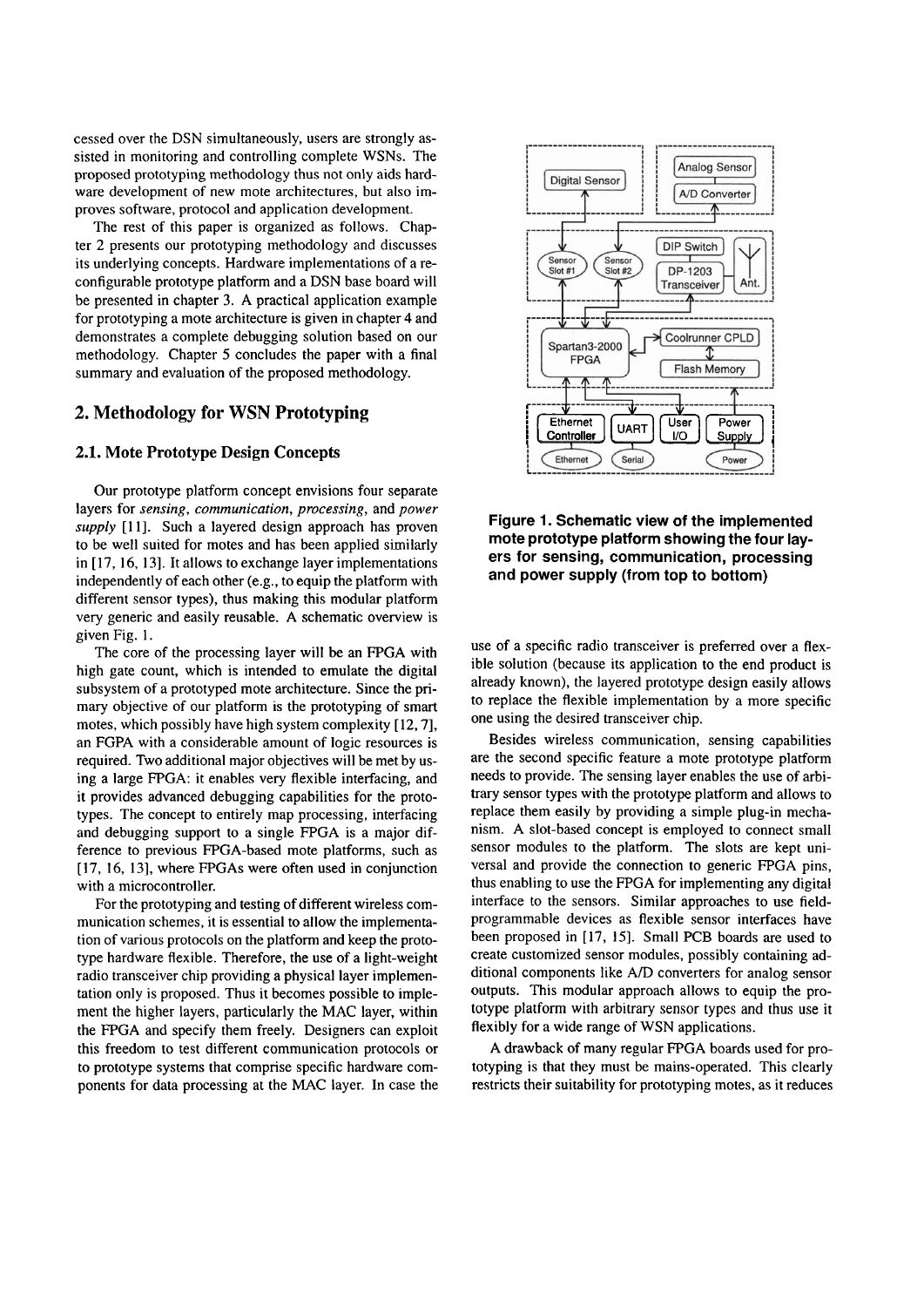their autonomy and mobility much. On the other hand, FP-GAS tend to have a much higher power consumption than average motes. Consequently, powering the FPGA board by batteries will result in comparably short life-times and will require to recharge the batteries frequently. To achieve a suitable compromise, we therefore provide two instances for the power supply layer of our prototype platform that can be used optionally. A battery-powered version makes the motes highly autonomous and is most suitable for experiments with mobile motes or in environments without power infrastructure. For long-term experiments, a mainsoperated version is available.

## **2.2. WSN Debugging Systems**

As only limited models for real-life environments and mote hardware can be utilized in network simulations, running and debugging applications on deployed mote platforrns is an essential component in the verification process of WSNs. While in principle the primary radio link of the motes could be used for the exchange of debugging information, two major problems can arise with this solution: firstly, the transmissions can interfere with the regular traffic, thereby altering the application behavior. And secondly, link reliability problems may occur, particularly when new communication protocols are being tested. Therefore, auxiliary *deployment support networks* are often used for providing an independent reliable comrnunication channel for debugging and monitoring [5, 241. Comparing existing solutions to debug a deployed WSN, we propose grouping them depending on the extent of integration with the motes.

**Active** debugging systems directly interact with the motes. Different levels of debugging can be realized, from the simple task of sending textual debug messages over the DSN up to the option of reading and manipulating memory contents. Breakpoints in the program code and exceptions during runtime can also trigger active systems to take action. However, active solutions impose the management of the DSN connection on the mote, and hence possibly alter the mote behavior. Current active debugging systems comprise the USB-based TWIST infrastructure **[10],** Bluetoothbased deployment support networks using BTnodes [4], and the Sympathy debugging system [19] which integrates with the program code and forwards maintenance messages using the on-board radio transmitter.

**Passive** debugging structures do not directly interact with the motes but instead monitor available signals to determine proper mote operation. A common approach is the analysis of packets on the radio. The amount of monitored packets and the packet payload are hereby analysed regarding compliance with predefined metrics to determine erroneous behaviour. Monitored data is then transmitted to a central node on the DSN, where it is cumulated and prepared for

analysis. Examples for this passive debugging systems include the Sensor Network Inspection Framework [21] and the SpyGlass sensor network visualiser [6].

Our methodology targets to select the optimum tradeoff between the extent of debugging and the resulting impact on the mote behavior. As active solutions generally impose additional management tasks on the mote, we propose the use of a hybrid approach: exploiting the inherent characteristics of an FPGA, a dedicated debugging unit is integrated with the platform, providing the support for both active and passive debugging tasks. The connection to the DSN is managed by this subsystem, which is a major advantage over existing solutions, as it exhibits no impact on the mote behavior. Various debugging interfaces with access to the DSN connection can then be designed and integrated into the motes.

## **2.3. Embedded Debugging Interfaces**

As mentioned in Sec.  $2.1$ , the proposed methodology is based on the idea of using a single FPGA for hardware emulation, sensor and radio interfacing, and debugging support. As a major advantage, this allows to integrate debugging interfaces seamlessly into the mote architecture without influencing its original structure. All relevant signals, including sensor data and radio packets, are generally accessible within the FPGA and thus possible targets for monitoring or active control. Hence, designers can choose from a huge variety of options for debugging interfaces and can optimize thern for the given requirements and emulated mote architectures. A representative subset of available options is presented in the following to get an overview of the versatile debugging possibilities.

Common monitoring solutions include the observation of sensor data, incoming and outgoing radio packets, and internal status information of processors, such as the contents of error registers. Bus snooping is also a common technique, which reveals most of the current behavior of a mote when applied to a central system or memory bus. More dedicated monitors can generate statistics about the radio link quality or about specific hardware components (activity, duty-cycles of power saving modes, etc.), e.g., to refine high-level simulation models. In general, monitored data can be transmitted in regular time intervals, on request, or event-triggered. Furthermore, internal evaluation of debugging information is possible for reducing the workload of the DSN, e.g., by applying filters to the monitored data or by reacting to violations of predefined metrics only.

Entirely unaltered mote behavior is observed when the debugging extension only performs passive monitoring of internal signals and processor registers, allowing to gain deep insights into the mote behavior. Active debugging solutions extend the range of possibilities and include the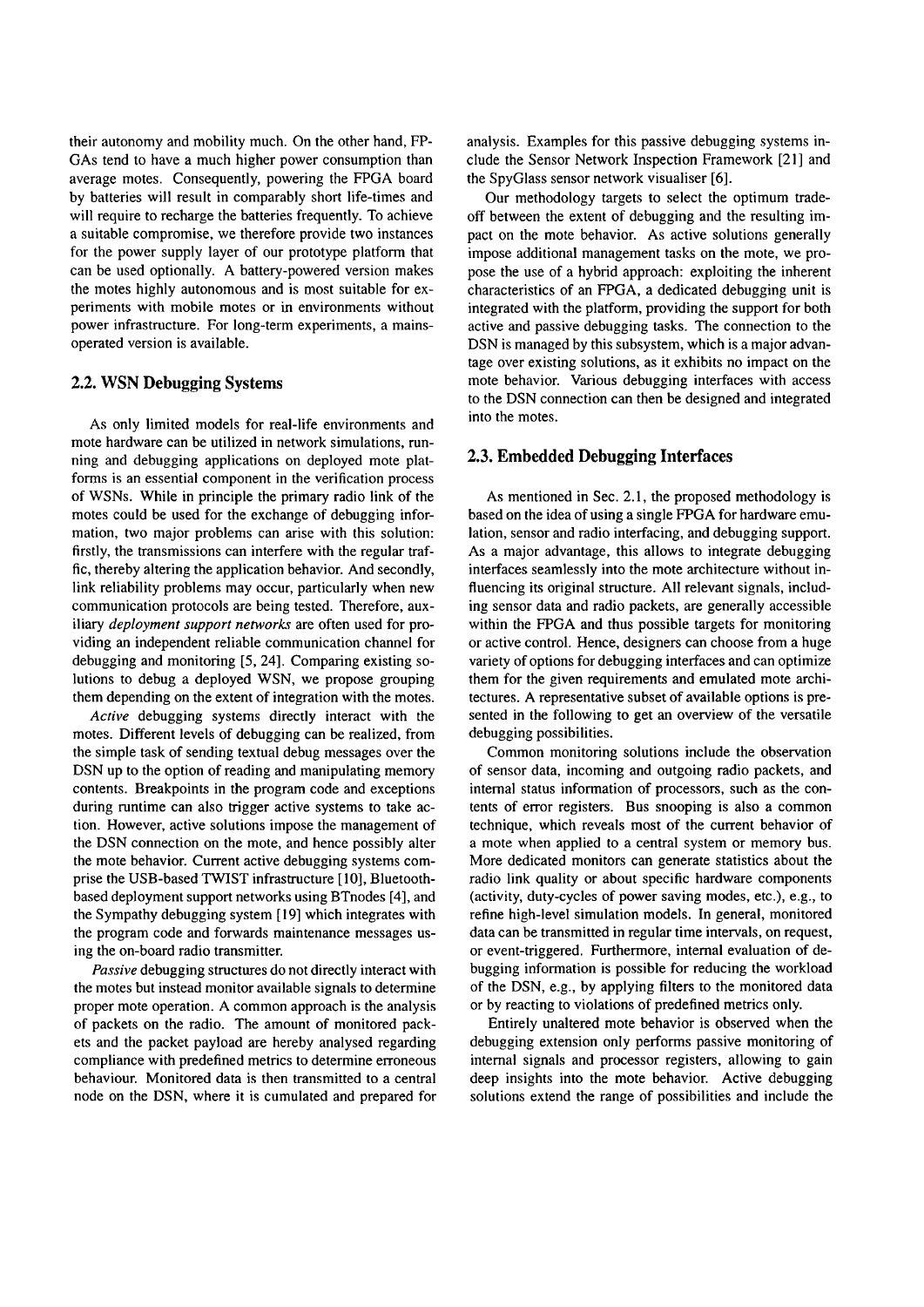use of breakpoints, transmission of software-generated text messages over the DSN, remote system control (for halting or resuming operation, resetting, etc.), or reading and modification of memory contents.

Our methodology does not restrict the type of debugging interface to be used but provides designers with the general possibility to specify them freely. It does not rely on a specific DSN medium either, but offers freedom of choice to the user. The debugging system is completed with a soft-Ware tool to access the debug interfaces of the motes over the DSN and supervise the monitoring and debugging process from a central PC. A complete example, taken from a real test case, will be given in Sec. 4.

## **3. Hardware Implementation**

In compliance with the proposed methodology, a reconfigurable prototype platform [ll] and a base board [20] with DSN connection have been developed according to the design concepts discussed in Sec. 2. The implementation of both device types is explained in this section.

## **3.1. The Reconfigurable Prototype Platform**

Our prototype platform follows the modular structure introduced in Fig. 1. The processing layer of the prototype has been realized by a Zefant XS3-2000 FPGA board [22,23]. With a gate count of 2000k system gates, the employed Spartan3 FPGA is suited for the realization of complex mote Systems and leaves sufficient resources for the implementation of sophisticated debugging interfaces. The board provides over 250 generic I/O pins, which have partially been used for the connection to other layers and the base board. The radio transceiver (XEMICS DP-1203) and a planar antenna are included on a printed circuit board (PCB) shown in Fig. 2. Small sensor modules can be plugged into two slots on the PCB and thus be replaced easily. This allows the use of a broad range of possible sensor types with the prototype platform, leading to the expectation that this platform can be used universally.

The prototypes can be powered either by batteries or by a mains-operated base board. Four AA rechargeable batteries in a box (shown in Fig. 2) can supply the prototype for approximately 10 hours of constant operation when running real applications, measured in experimental results for the example system in Sec. 4 with a 11 MHz clock. This already exceeds the duration of many application experiments. (Future platform implementations might use new low-power FPGAs  $-$  e.g., Actel's IGLOO family  $[1]$  – and power management techniques to increase battery life-time even further). For long-term experiments, the base board can be used for power supply instead.



**Figure 2. Photo of the prototype platform, showing the wireless communication PCB with two sensor slots on top, the FPGA board in the middle, and a battery box.** 

## **3.2. The DSN Base Board**

The DSN base board can be understood as instance of the power supply layer and replaces the battery version. Besides providing mains-operated power supply, its main objective is to provide external connectivity, as illustrated in Fig. 1. The base board therefore comprises a JTAG interface for configuring the FPGA, a UART interface for loading the flash memory of the Zefant board, and an Ethernet interface for the DSN. We decided on using Ethernet as the DSN medium since a wired solution provides much higher reliability than wireless alternatives, which is an important fact in debugging. Also, existing Ethernet infrastructure can be used, which is available at most university buildings where our experiments are going to take place.

The Ethernet interface consists of a common jack and an ENC28J60 controller [I41 implementing the MAC and the physical layers. When a mote prototype is plugged into the base board, the controller is directly connected to the FPGA, where the higher level control functions for the DSN are implemented. This FPGA-based control unit is independent of the emulated mote architecture and manages the DSN connection autonomously, thus keeping undesired influence on the original application behavior as low as possible. It interacts with the mote architecture only via the embedded debugging interfaces.

## **4. Practical Application**

A sample application is examined to demonstrate how the proposed methodology and presented hardware devices can be applied for prototyping and debugging a WSN. The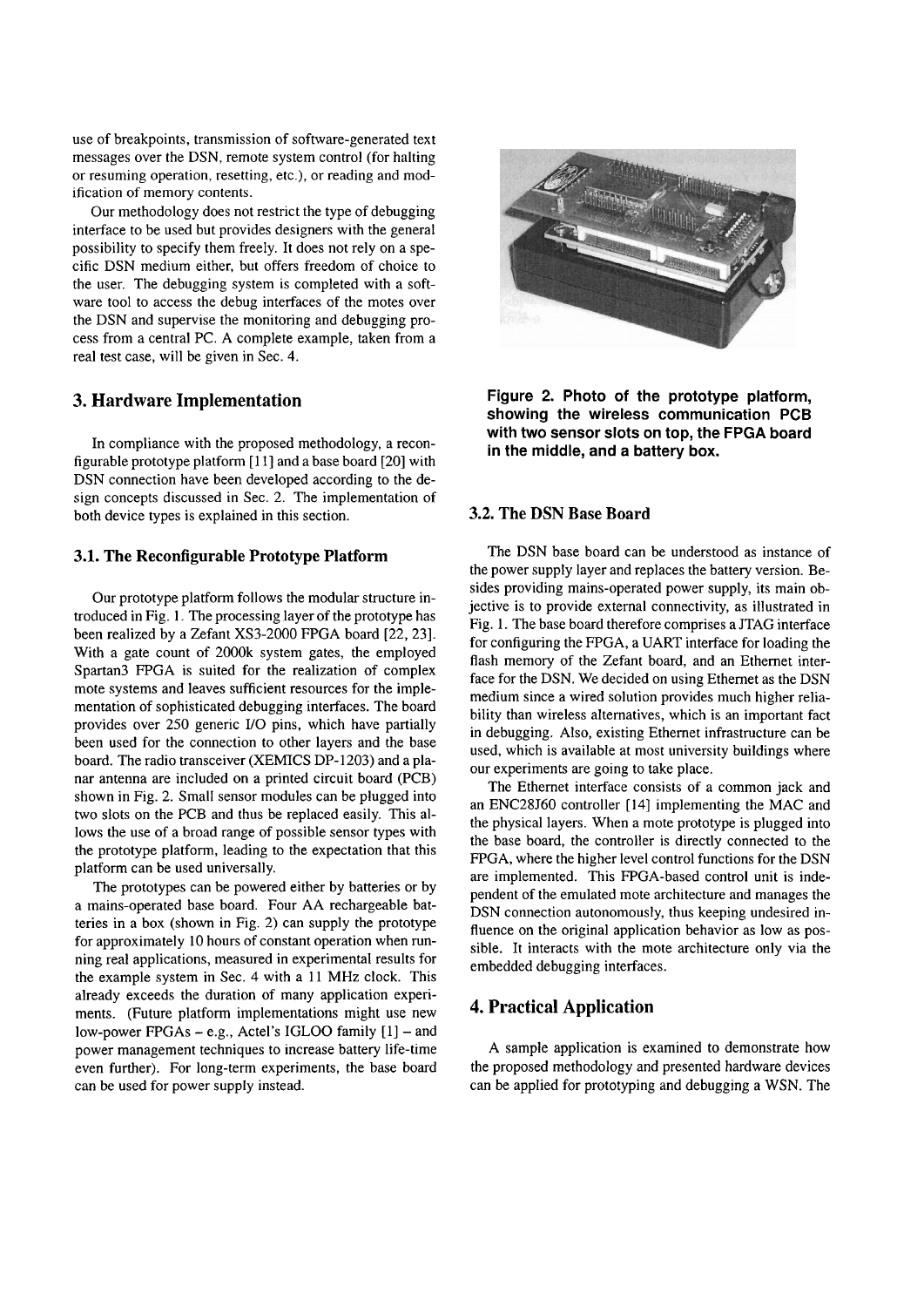example originates from a current research project on smart sensor networks, where we use the prototypes to test new mote architectures incorporating coarse-grained reconfigurable hardware components [12] under realistic conditions.

## **4.1. Mote Architecture**

The mote architecture from [12] is depicted in Fig. 3. The core of this architecture is a hybrid system combining a domain-specific, coarse-grained reconfigurable function unit (RFU) with a modified 32-bit LEON2 RISC processor core. The RFU is integrated directly into the processor's data path and improves the energy-efficiency for data processing by up to two orders of magnitude [12]. The system furthermore comprises on-chip memories, peripheral cornponents, and sensor and transceiver interfaces. It is described in VHDL and intended to be fabricated as a systemon-chip in 130nm Standard cell technology.



**Figure 3. Example mote architecture with detailed view of the debugging interface** 

#### **4.2. Debugging Interface Design**

Fig. 3 also illustrates a sample possibility for the integration of a debugging interface into the mote architecture, which was implemented accordingly. This interface comprises a UDP over IP stack, forming a Virtual LAN when connected to an existing network. In addition to transferring debugging information, it implements fundamental Ethernet features such as the Address Resolution Protocol (ARP), the echo command (ICMP Ping), and the correct handling of broadcast messages. The platform's IP and MAC addresses can be manually configured by dedicated DIP switches to avoid errors due to duplicate addresses within the network.

The debugging unit implements several of the techniques discussed in Sec. 2.3. As depicted in Fig. 3, all main system components are connected by a central Wishbone bus. Consequently, practically all application data passes the bus at some Stage and can be monitored by the debugging unit performing bus snooping. **A** buffer is used to log information about the origin (program counter value of load/store instructions), destination address and transmitted data of each bus transfer. The destination address allows to identify sensor data, radio packets, memory operations, etc. A mask, which can be set by an external control packet received over the DSN, is then applied to selectively log bus transfers of interest only. The buffered content is eventually transmitted as DSN packet each time the buffer capacity exceeds the threshold value of 50%.

Processor status information is logged at regular time intervals, and halting the processor (causing a pipeline Stall), resuming its operation, or resetting the mote can be controlled remotely over the DSN. Halting can also be caused by software breakpoints inserted in the application program code. Finally, the option for sending software-defined text messages is provided. The message data is simply written to a dedicated address on the Wishbone bus and thereby detected by the bus snooping mechanism.

#### **4.3. Host PC Software for Debugging**

In order to manage the monitoring and debugging of a WSN, a user-friendly software tool has been created in Java. It runs on a central host PC that is connected to the DSN. The tool establishes and manages DSN connections to the motes and provides a graphical user interface (GUI) for the control of the motes. This GUI allows a user to select the motes he wants to access, display monitored data, configure bus masks, and send control commands. Start, stop and reset commands can be sent either to individual motes or to all devices connected to the WSN. The tool allows to manage a WSN during runtime as well as to write all debug information to a log file for off-line analysis.

Fig. 4 shows a screenshot of the GUI output during one of our test applications. Each line represents one bus transfer that has been recorded by the bus snooping mechanism. Program counter, bus address, direction (W for write, R for read), and data (in binary, hex and ASCII format) are displayed. The bus address FFFFFFFC indicates a softwaregenerated text message (See Sec. 4.2). The monitored mote runs an application for generating statistics about the radio link quality. For instance, the first statistics message shown in Fig. 4 indicates that the latest received sequence number was 389 (0x185), that six packets out of the last hundred were lost, while 88 (0x58) were received with a correct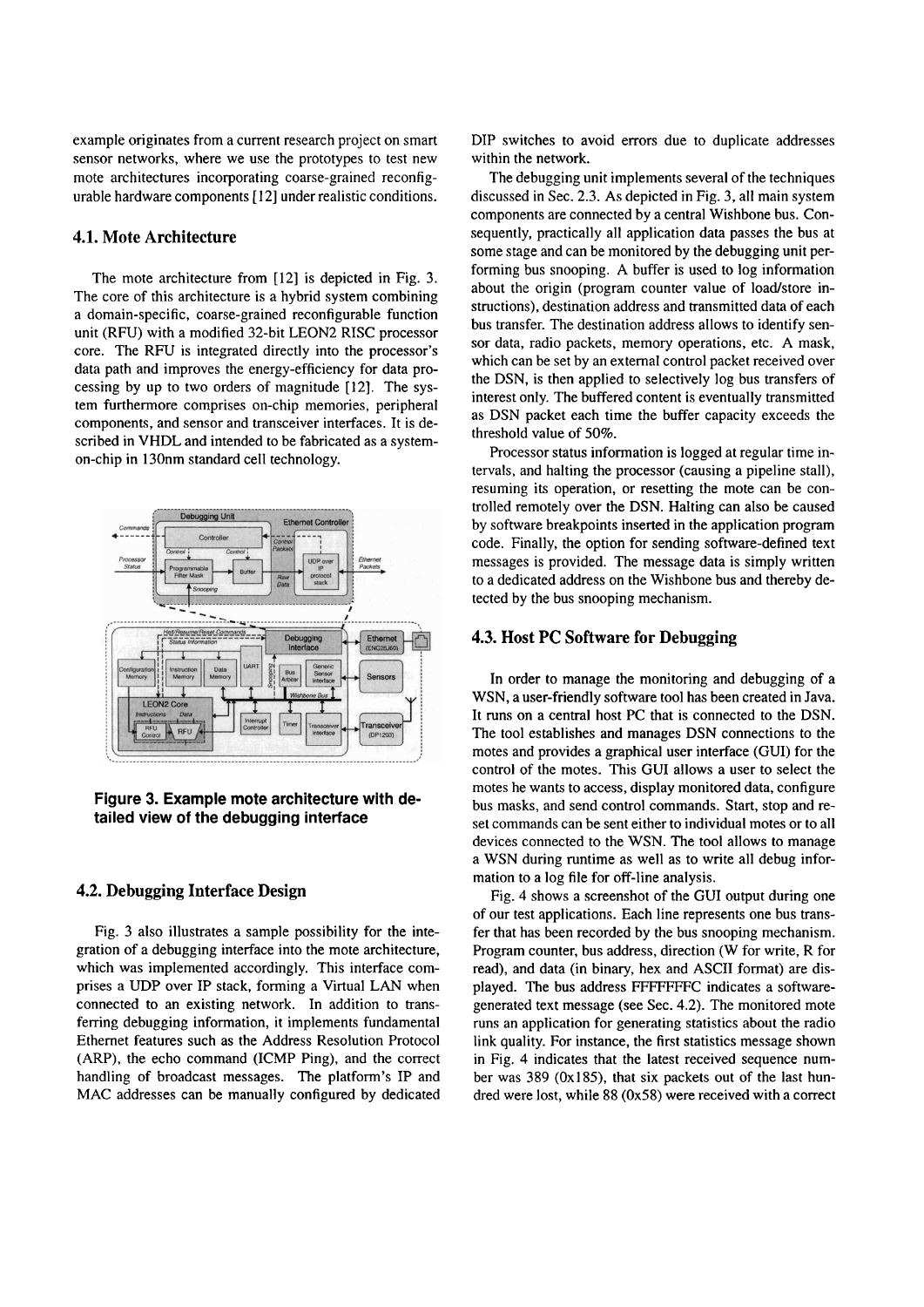| te massages (double-cla), to save). |                 |                 |     |                                     |             |             |
|-------------------------------------|-----------------|-----------------|-----|-------------------------------------|-------------|-------------|
| Seg. No.                            | Pam Counter (h) | Bus address (h) | Dir | Data (b)                            | Data (h)    | Data (t)    |
|                                     | 00 00 03 88     | FF FF FF FC     | w   | 01010011 01010100 01000001 01010100 | 53 54 41 54 | STAT        |
| 2                                   | 00 00 03 94     | FF FF FF FC     | w   | 01010011010100010100111001001111    | 53 51 4E 4F | SONO        |
| 3                                   | 00 00 03 9C     | FF FF FF FC     | w   | 00000000 00000000 00000001 10000101 | 00 00 01 85 | $\cdots$    |
| $\ddot{\bullet}$                    | 00 00 03 A8     | FF FF FF FC     | w   | 01001100 01001111 01010011 01010100 | 4C 4F 53 54 | LOST        |
| 5                                   | 00 00 03 B8     | FF FF FF FC     | W   | 00000000 00000000 00000000 00000110 | 00 00 00 06 |             |
| 6                                   | 00 00 03 C4     | FF FF FF FC     | W   | 01000111 01001111 01001111 01000100 | 47 4F 4F 44 | GOOD        |
|                                     | 00 00 03 CC     | FF FF FF FC     | W   | 00000000 00000000 00000000 01011000 | 00 00 00 58 | . X         |
| $\boldsymbol{8}$                    | 00 00 03 D8     | FF FF FF FC     | W   | 01000010 01000001 01000100 00100000 | 42 41 44 20 | <b>BAD</b>  |
| 9                                   | 00 00 03 E8     | FF FF FF FC     | W   | 00000000 00000000 00000000 00000110 | 00 00 00 06 | $\cdots$    |
| 10                                  | 00 00 03 88     | FF FF FF FC     | W   | 01010011 01010100 01000001 01010100 | 53 54 41 54 | <b>STAT</b> |
| 11                                  | 00 00 03 94     | FF FF FF FC     | W   | 01010011 01010001 01001110 01001111 | 53 51 4E 4F | SONO        |
| 12                                  | 00 00 03 9C     | FF FF FF FC     | W   | 00000000 00000000 00000001 11101101 | 00 00 01 ED | 1.1.1       |
| 13                                  | 00 00 03 A8     | FF FF FF FC     | W   | 01001100 01001111 01010011 01010100 | 4C 4F 53 54 | LOST        |
| 14                                  | 00 00 03 B8     | FF FF FF FC     | W   | 00000000 00000000 00000000 00111100 | 00 00 00 3C | $\ldots$ <  |
| 15                                  | 00 00 03 C4     | FF FF FF FC     | ₩   | 01000111 01001111 01001111 01000100 | 47 4F 4F 44 | <b>GOOD</b> |
| 16                                  | 00 00 03 CC     | FF FF FF FC     | W   | 00000000 00000000 00000000 00101000 | 00 00 00 28 | .           |
| 17                                  | 00 00 03 D8     | FF FF FF FC     | W   | 01000010 01000001 01000100 00100000 | 42 41 44 20 | BAD         |
| 18                                  | 00 00 03 E8     | FF FF FF FC     | W   | 00000000 00000000 00000000 00000000 | 00 00 00 00 | 1.1.1.1     |

#### **Figure 4. Debugging messages displayed on the GUI.**

checksum and another six had a wrong CRC value. Comparable statistics messages with updated information are sent regularly for every hundred packets and thus allow to monitor changes in the radio link quality during runtime.

### **5. Conclusion**

Based on our experience with the prototyping of WSNs, we derived a general prototyping methodology for this domain that provides sophisticated debugging support. The key concept of our methodology is to combine the technique of deployment support networks with the usage of reconfigurable mote prototype platforms that are based on a single FPGA solution. As a resulting synergy effect, we achieve the potential to realize advanced debugging support for entire WSNs: free resources of the FPGA can be used to integrate versatile debugging interfaces seamlessly into the motes, while the DSN allows a user to access these interfaces remotely and thereby monitor and control many motes simultaneously from a single host PC during runtime.

The application of the proposed methodology to a real test case has been demonstrated. A flexible mote prototype platform with modular structure has been designed and was presented. The employed Spartan3-2000 FPGA was found to provide sufficient resources to realize mote system emulation, sensor and radio interfacing, and debugging support all in a single device, which is an essential concept of our methodology. Emulation of the demonstrated example architecture of a complex smart mote consumed 60% of this FPGA's logic resources. Additional 15% were required for the presented debugging interface, providing the aforementioned blend of active and passive debugging features. The complete debugging solution presented in this paper furthermore comprises an Ethemet-based DSN, a base board, and a software tool providing a GUI for managing the DSN and the debugging process from a remote host computer. An Ethemet connection has been chosen as the underlying DSN medium in our sample implementation, providing both a high reliability of packet transmissions and suitable infrastructures present in many buildings. In general however, our prototyping methodology neither relies on a specific DSN medium, nor does it restrict the type of debugging interface to be used. Both can be chosen freely by designers, including the option of using wired or wireless DSNs.

The proposed prototyping methodology represents a significant increase in the possibilities for analyzing and verifying the functionality of WSNs in addition to computer aided simulations. It allows rapid prototyping of complete networks and thus testing new mote architectures, communication protocols, and many other system features under realistic conditions before costly chip manufacturing is started. The ability to integrate versatile monitoring and debugging features directly into the motes moreover allows to gather detailed information about mote behavior with as small influence on emulated architectures and application behavior as possible. By allowing seamless access even to intemal signals of the motes, system observability during runtime is improved radically. The availability of such detailed information can help to find and eliminate bugs in the mote hardware or in WSN applications, as well as to generate statistics on characteristic system functions and hardware components for the refinement of high-level simulation models. Summarizing, our prototyping methodology is therefore useful for a wide range of purposes and aids hardware, software, protocol and application development.

Particularly in the domain of smart sensor networks, the prototyping and analysis of heterogeneous WSNs is of great interest. Our prototype platform allows to emulate arbitrary